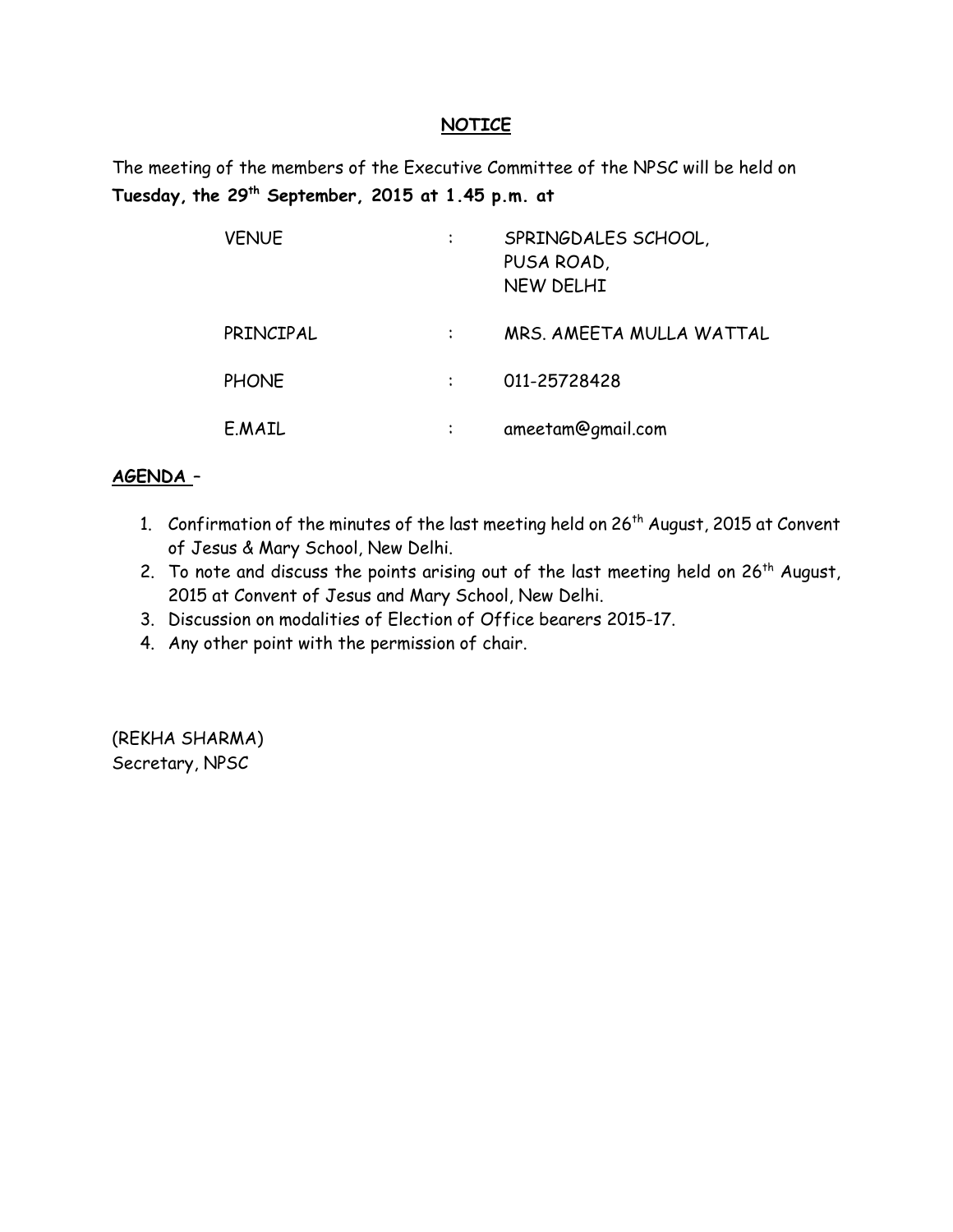# **EXECUTIVE COMMITTEE MEETING OF NPSC HELD ON 26TH AUGUST, 2015**

DATED : 26<sup>TH</sup> AUGUST, 2015 TIME : 2.00 P.M. VENUE : CONVENT OF JESUS & MARY, 1, BANGLA SAHIB ROAD, NEW DELHI – 110 001

### Members present –

- **1. Mrs. AmeetaMullaWattal, Chairperson,** Principal, Springdales School, Upper Ridge Road Junction, Pusa Road, New Delhi.
- **2. Mrs. ChitraNakra, Vice Chairperson**, Principal, Veda Vyasa DAV Public School, D Block, VikasPuri, New Delhi
- **3. Ms. Rekha Sharma, Secretary,** Principal, BalBharati Public School, Sector 14, Rohini, Delhi.
- 4 **Mr. Neeraj K. Bedhotiya**, Joint Secretary, Principal, Mayoor School, Ajmer
- 5. **Mrs. Deepika T. Singh, Treasurer, Principal,** The Air Force School, DhaulaKuan.
- **6.** M**r. L. V. Sehgal, Member,** Principal, BalBharati Public School, Ganga Ram Hospital Marg, New Delhi.
- **7. Fr. Babu Varghese**, Member, Don Bosco School, Alaknanda New Delhi.
- 8. **Mr. A. K. Pandey**, Principal, Member, Ahlcon International School, Mayur Vihar
- **9. Mrs. Neeta Rastogi, Member,** Principal, Sadhu Vaswani International School for Girls, Shanti Niketan, New Delhi
- **10. Mrs. Rita Sen, Member**, Principal, Delhi Public School, Sector 24, Rohini, Delhi.
- **11. Mrs. Anita Wadehra,** Member
- 12. **Mrs. MohiniBindra,** Ramjas School, Pusa Road, New Delhi
- **13. Mr. Suraj Prakash,** Life Member
- **14. Mr. S. L. Jain,** Honorary Member
- **15. Dr. (Mrs.) Usha Ram**

Leave of absence granted to –

Mr. M. L. Babbar, Life Member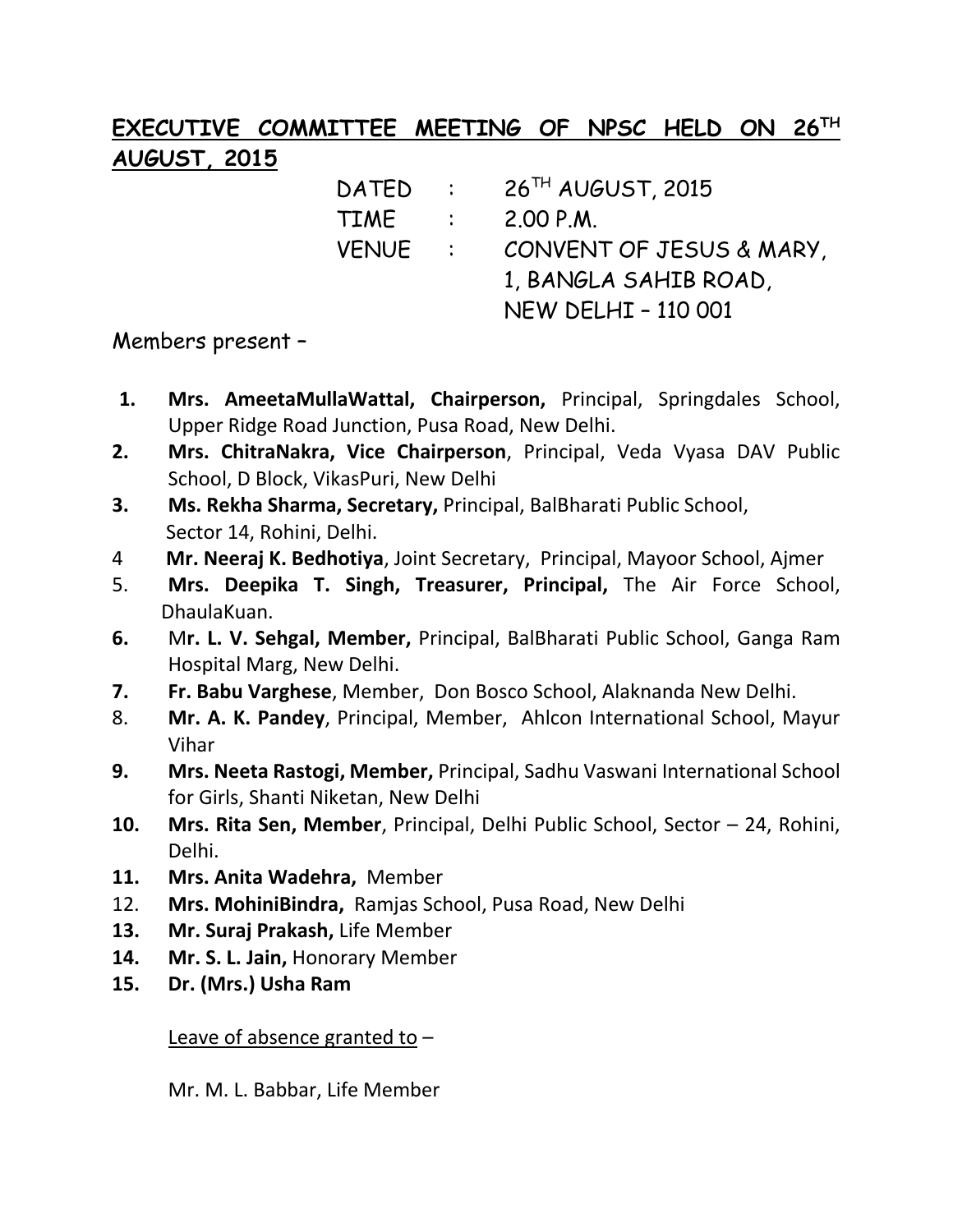The Chairperson welcomed the members and then items of agenda were taken up.

# **1 & 2 To confirm the minutes of the last meeting and note and discuss the points arising out of the last meeting held on 28th July, 2015, at Springdales School, Pusa Road -**

The minutes of the meeting held on  $28<sup>th</sup>$  July, 2015 at Springdales School, Pusa Road were read and confirmed.

## **3 & 4 To start the process of electing new office bearers and to appoint the convener of the committee for elections -**

The Chairperson spoke about the rules and regulations framed for holding elections necessitated by observations by some members at the time of the last election. She requested Mr. Sehgal to explain the process. Mr. Sehgal informed that a committee with Mr. M. L. Babbar as Convenor and Mr. Sehgal and Mrs. Ameeta Mulla Wattal was formed to oversee the process in accordance with the rules and regulations duly approved by the General body. He said that the posts were - Chairperson, Vice Chairperson, Hon'ble Secretary, 2 Joint Secretaries and 1 Treasurer. He informed of the condition of attendance etc. The Chairperson also presented the nomination form. Mr. Jain wanted to study it for a day which was agreed upon. The form would be put up on the Website and duly filled form with the names of proposers and seconders should reach Chairperson's office by 15<sup>th</sup> September, 2015. The Committee would then scrutinize them. Mr. Suraj Prakash expressed his apprehension of a situation where there were may be no eligible candidates.

The Chairperson informed the members about the balance sheet which would be ready soon. But since it had to be ready before the next meeting, it was decided that the Income and Expenditure